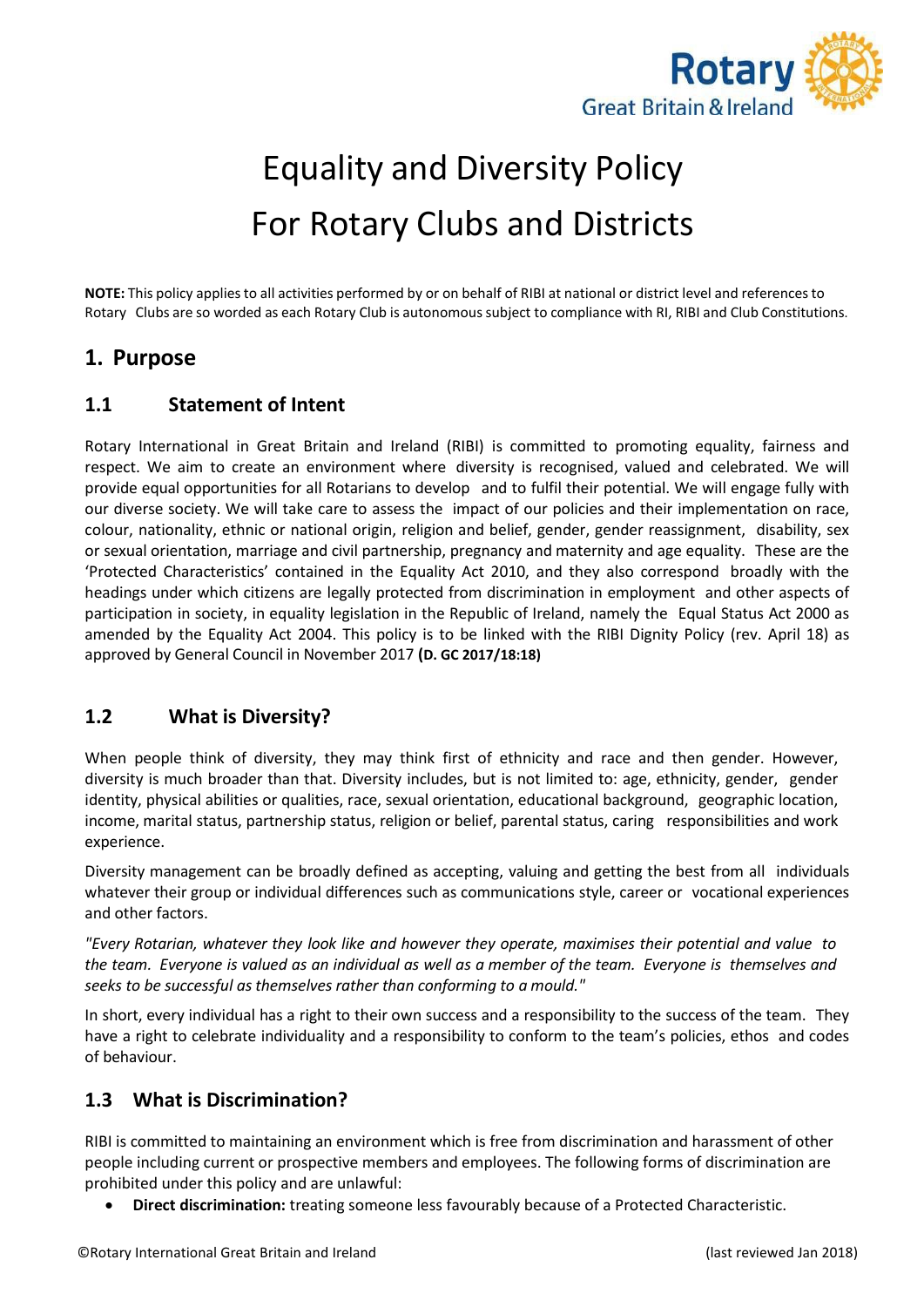- **Indirect discrimination:** a provision, criterion or practice that applies to everyone but adversely affects people with a particular Protected Characteristic more than others, and is not justified.
- **Harassment:** this includes sexual harassment and other unwanted conduct related to a Protected Characteristic, which has the purpose or effect of violating someone's dignity or creating an intimidating, hostile, degrading, humiliating or offensive environment for them.
- **Victimisation:** retaliation against someone who has complained or has supported someone else's complaint about discrimination or harassment.
- **Disability discrimination:** this includes direct and indirect discrimination, any unjustified less favourable treatment because of the effects of a disability, and failure to make reasonable adjustments to alleviate disadvantages caused by a disability.

# **2. Policy**

RIBI is committed to providing excellent diversity and equality of opportunity. RIBI objectives are to promote and develop diversity initiatives with a view to matching and, if possible, improving on best practice. It actively endorses relevant programmes of action and codes of practice on all aspects of diversity.

RIBI aims to provide an environment where we will:

- Encourage Rotary Clubs to recruit membership that reflects, at all levels, the diversity of the communities where they operate and of society as a whole.
- Treat all our members, employees and outside contacts with dignity and respect.
- Provide Rotarians with the opportunity to develop and realise their full potential.
- Take positive action to secure equality of opportunity.
- Ensure that our recruitment, selection, and Rotary career progression processes are fair, objective and free from bias or stereotyping.
- Endeavour to ensure that Rotary Clubs deliver excellent service to their respective diverse communities.

## **2.1 Objectives**

Our diversity and equality objectives are focused on three key areas:

#### 2.1.1 **Service - we will:**

- Strive to review all RIBI services from the perspective of the RIBI diversity principles to ensure they meet the differing needs of individuals and groups.
- Provide clear information about RIBI services in ways that are accessible and meet the community needs.
- Monitor the physical features of our premises to consider whether they might place anyone with a disability at a substantial disadvantage. Where necessary, we will take reasonable steps to improve access. If we consider a particular adjustment would not be reasonable we will explain our reasons and try to find an alternative solution where possible.
- Consult with different groups on service needs and provision.
- Monitor and evaluate services to ensure that they do not unfairly discriminate.
- Ensure equal access to the RIBI complaints procedure.
- Assess our policies, functions and practices to consider their impact on equality in line with legal requirements and best practice policy.

#### 2.1.2 **Recruitment and Retention – we will:**

• Encourage Rotary Clubs to recruit members that represent the makeup of the regional population in terms of race, gender and disability.